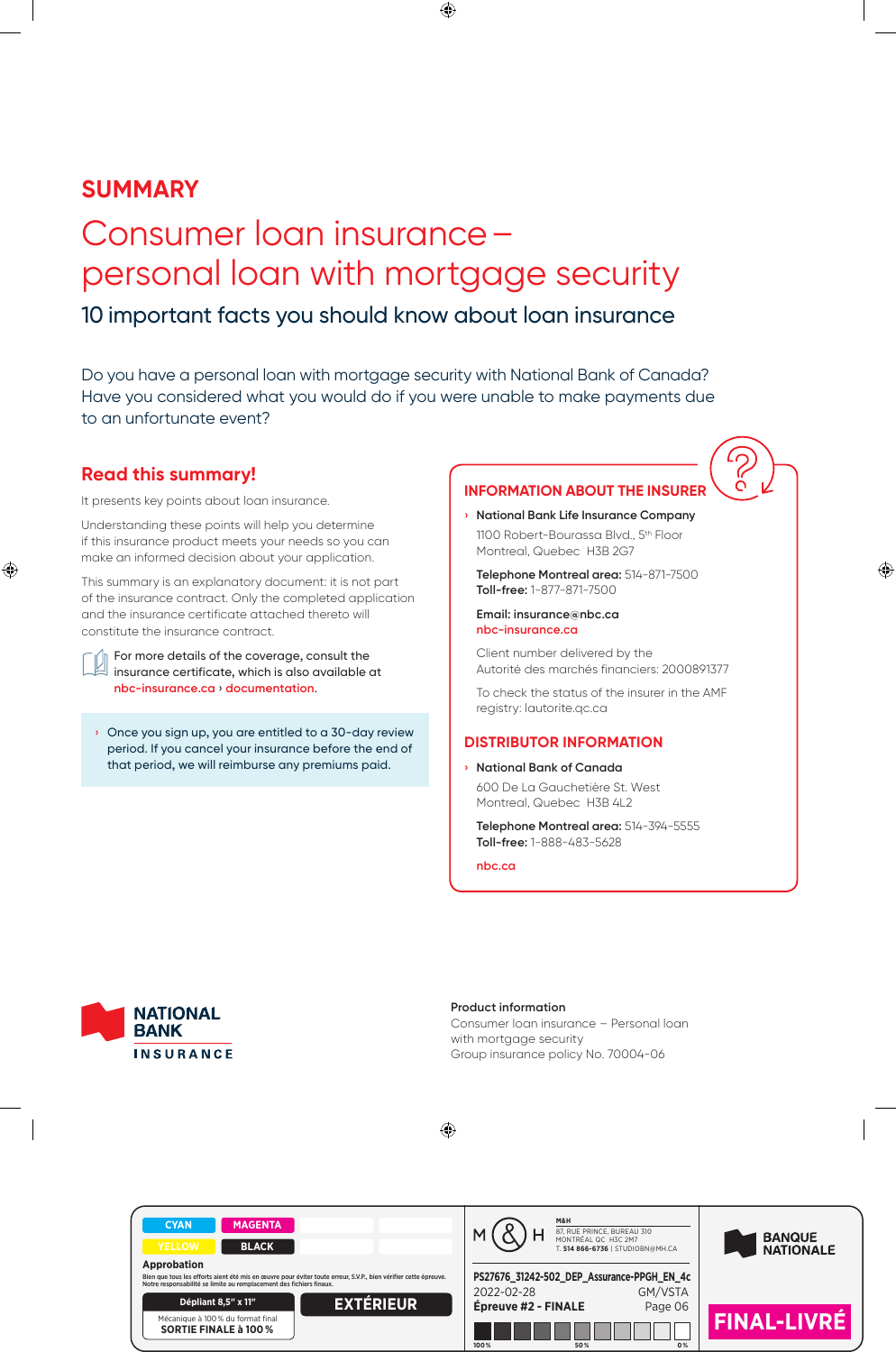# **Here are 10 important facts you need to know about loan insurance**

### 1 There are 2 types of loan insurance coverage

- **1** In the event of death, **life insurance** will help repay all or part of the balance of your personal loan with mortgage security, thereby freeing your family from one of the many obligations that come with the passing of a loved one.
- **2** If you become unable to work or complete typical tasks for someone of your age due to an injury or illness, **disability insurance** can soften the blow of lost income by helping you make all or part of your monthly payments. The disability must last at least 60 days before benefits can be paid out.

You can sign up for life insurance only, or choose both coverages. It's up to you!

**However, you must sign up for life insurance to be eligible for disability insuranc**e.

You will find specific information for each protection in section 1 of the insurance certificate.

# 2 Loan insurance covers the insured balance or insured payment of your loan, in whole or in part

For life insurance, the insured balance is the balance of your loan as at the date of death, up to the maximum amount for the coverage (\$1,000,000).

**For disability insurance**, the insured payment is the amount of your loan payment, up to the maximum amount of \$5,000 per month.

- › In the event of death, we pay the insured balance of the loan on the date of death.
- › In the event of disability, we will cover the insured loan payment.

### **Maximum amount payable for each type of coverage**

The amount payable for a claim cannot exceed the maximum for each type of coverage.

| Life insurance | <b>Disability insurance</b> |  |
|----------------|-----------------------------|--|
| \$1,000,000    | \$5,000/month               |  |

If you are refinancing a loan and previous insurance coverage is recognized, the amount of insurance recognized will be the insured balance of the previous loan before the refinancing.

| For example:                           | Insured amount/payment<br>at refinancing | <b>After refinancing</b> |
|----------------------------------------|------------------------------------------|--------------------------|
| Loan amount                            | \$23,000                                 | \$35,000                 |
| Recognized life insurance amount       |                                          | \$23,000                 |
| Loan payment                           | \$230                                    | \$370                    |
| Recognized disability insurance amount |                                          | \$230                    |

See sections 5, 6, 8 and 9 of the insurance certificate for more details on the amount we pay for each protection.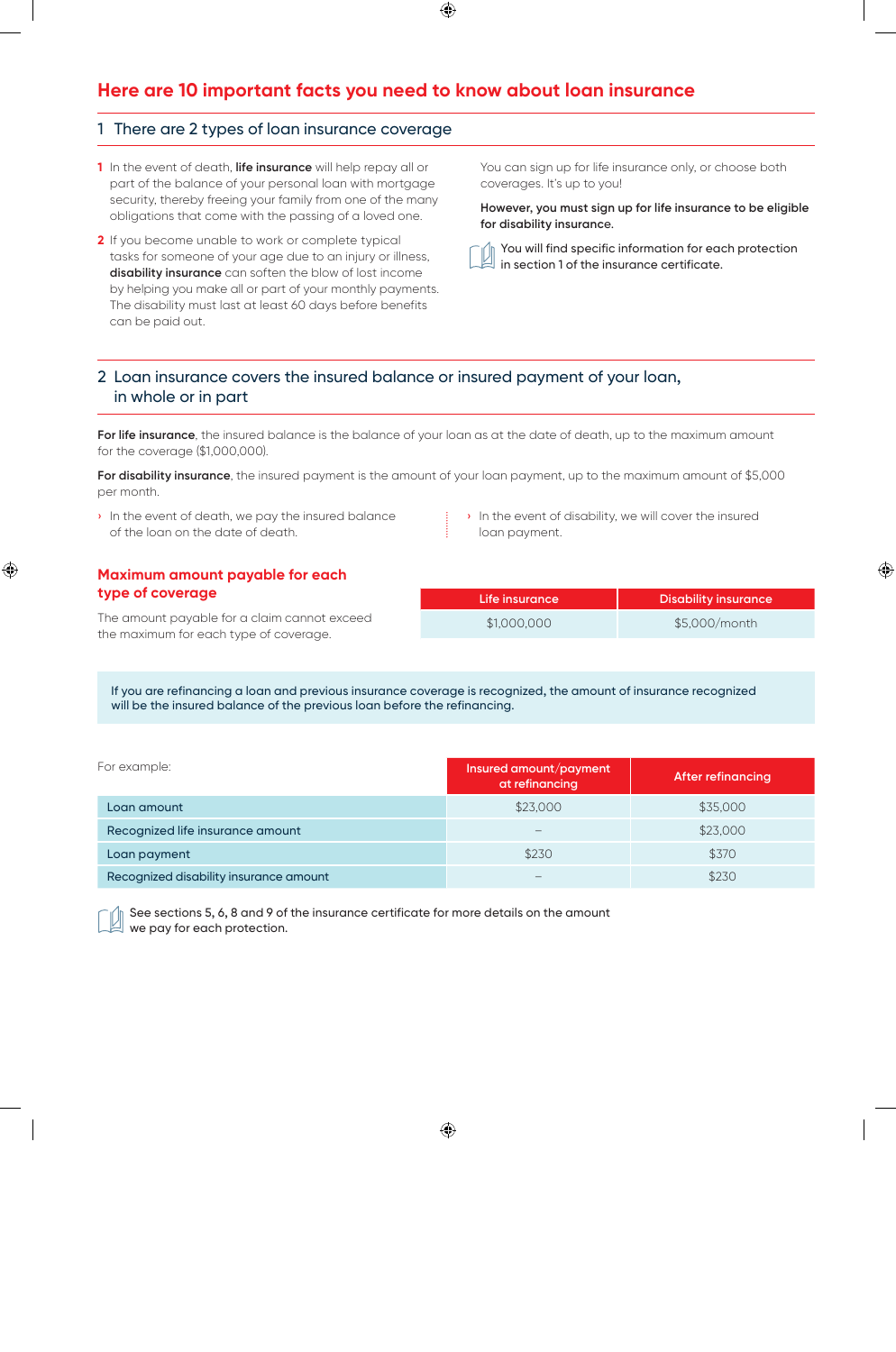### 3 Loan insurance involves exclusions

We may refuse to pay a claim because of the exclusions set out in the insurance certificate.

#### **Please review them immediately. We've summed them up here for you:**

# **WARNING** – Exclusions

#### **We will not pay any benefits in the following situations:**

#### **Life insurance**

› Suicide within 2 years of the insurance start date.

#### **Disability insurance**

- › Cosmetic care;
- › Psychological or psychiatric disorders, chronic fatigue, depression, anxiety, stress or professional burnout (if you are not receiving therapy under the supervision of a medical specialist);
- › Back pain;
- › Pregnancy;
- › Alcoholism or addiction.

### **Concerning all protections**

› Pre-existing conditions: Have you consulted a physician, or been treated or hospitalized for a medical condition within the 12 months preceding the start date of your insurance? Note that the exclusion for a pre-existing condition will apply if death or a disability in relation to the condition occurs within the 12 months following the start date of your insurance;

#### **Graphic example of a pre-existing condition clause**

**During this period**, you consulted your physician for neck pain. He prescribed you anti-inflammatories.

- › Exclusion specific to the insured: further to an analysis of your insurance application and the answers you have provided, we may offer to insure you while excluding;
	- Certain medical conditions,
	- Events that could arise during travel abroad,
	- Any other condition deemed too high-risk;
- › War;
- › Active participation in a riot;
- › Use of narcotics without a prescription or of medication beyond the prescribed dosage;
- › Active participation in a flight of any device capable of lifting off and travelling in the air—including but not limited to airplanes, helicopters, hang gliders and hot-air balloons—, be it as a pilot, crew member, instructor or student;
- › Attempted suicide or voluntary self-harm.

**During this period**, you became disabled and stopped working because of your neck pain. No benefits will be payable for this disability.

**12 months before**  the insurance start date

**Day 0** Insurance start date

**12 months after** the insurance start date

The specific and more detailed exclusions concerning each protection as well as the general exclusions are described in section 12 of the insurance certificate.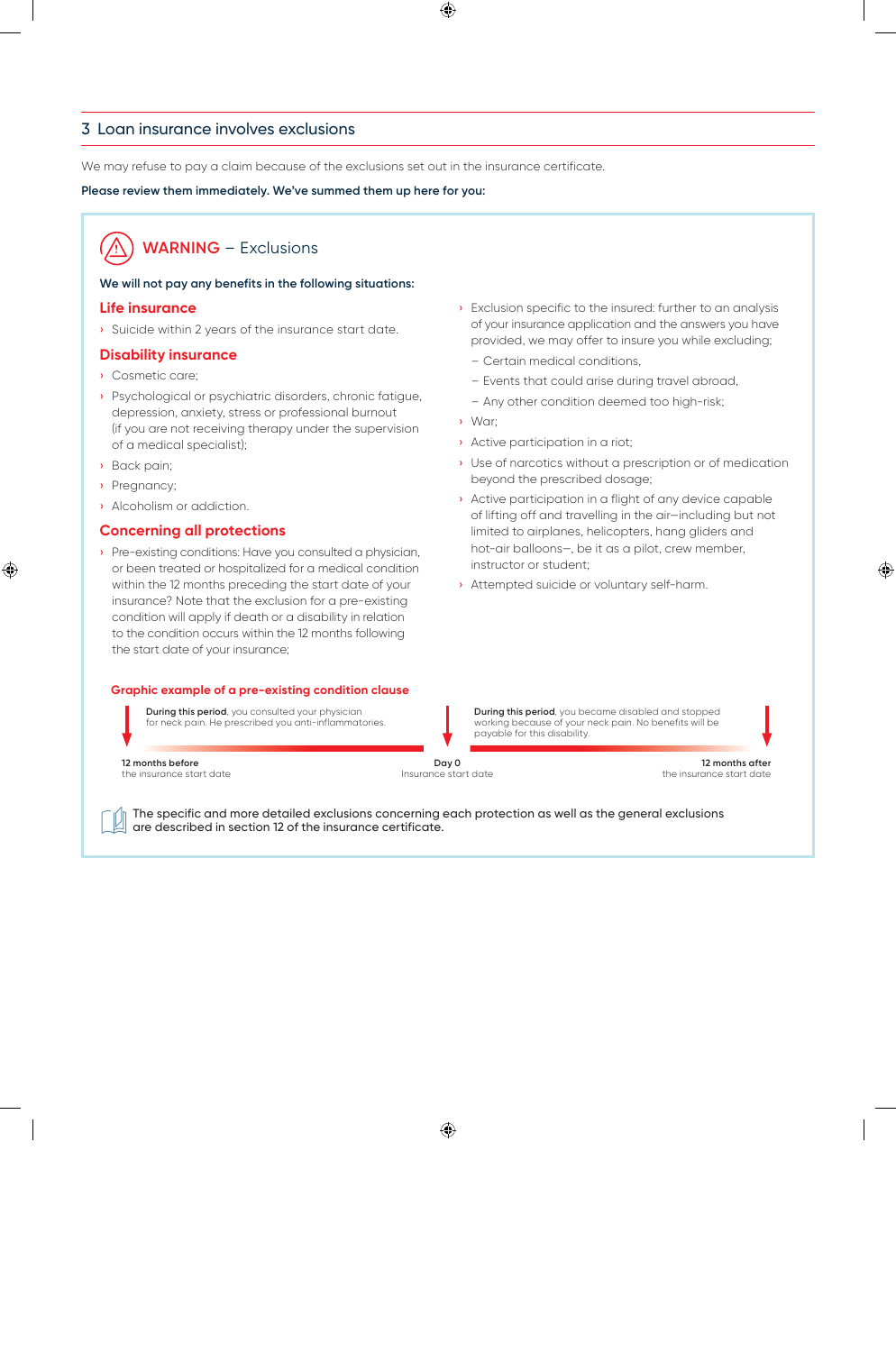#### 4 You must meet certain criteria to be insured 10.2 Votre prime d'assurance est incluse dans votre versement hypothécaire\*

To be eligible, you must, at the time of enrolment: Mathieu 28 vears old

#### **For life insurance:**

- Be 18 to 64 years old, inclusively; 10.3 Tableau des taux des taux des taux des taux des taux des taux des taux des pour le prêt hypothécaires pou<br>10.3 Tableau des taux des taux des taux des taux des taux des taux des taux des taux des taux des taux des tau
- $\rightarrow$  Be living in Canada or the United States;
- › Be a borrower, co-borrower, guarantor or endorser of the insured loan.

#### **For disability insurance:**

- $\frac{1}{\sqrt{2}}$  Have signed up for life insurance; and  $\frac{1}{\sqrt{2}}$  or  $\frac{1}{\sqrt{2}}$  or  $\frac{1}{\sqrt{2}}$  or  $\frac{1}{\sqrt{2}}$
- iii Be employed and have worked 60 hours or more **31-35 1.13 0.12** 0.13 0.22 within the last 4 weeks for compensation; or  $\begin{array}{c|c} \mid & 36-40 & | & 0.20 & | & 0.27 \end{array}$  $\frac{1}{2}$
- › If you are self-employed, you must have generated a gross income of at least \$10,000 during the past (Insured amount/\$1,000) X p fiscal year.

#### **You may NOT apply for disability insurance on your loan if you:** The

- › Are on unemployment;
- › Are on a work stoppage;
- › Are jobless;
- $\lambda$  Receive income replacement payments (due to a<br> $\lambda$ nouvelle mouvelle appliquent : parameter and calcule to a<br>disability, parental leave, work-related accident, etc.). Total n

#### **However, you can apply to add this type of coverage in refinance and antical connact connaître votes non admi when you meet the eligibility criteria for indicated above.**

Depending on your age and the amount of coverage requested, we will ask you some questions about your state of health and lifestyle.

See section 2 of the insurance certificate for **démarche de la faire de la faire.** Lorsque de la grande de march more information. écrit si nous sommes en mesure ou non de reconnaître votre assurance antérieure.

# 5 The insurance premium payable is fixed for the duration of your loan

The premium is the amount you pay in order to be insured.

As long as the terms and conditions of your loan do not change, your life insurance premium will remain the same.

However, your disability insurance premium may change if your payment amount is adjusted.

We reserve the right to amend our premium rate scales at any time. If we do so, the premiums charged to all our insureds will change.

Your premium rate is based on a number of factors, including:

- › The insured amount;
- › The age of the oldest insured person.

A discount is applied to your premium based on the number of insured persons.

The insurance taxes of your Canadian province of residence will also apply.

The insurance premium is collected on the first day of each month, in a separate transaction.

#### **SAMPLE PREMIUM CALCULATION**

time of enrolment: Mathieu, 28 years old and the contract of the contract of the contract of the contract of t

Personal loan with mortgage security of \$27,000 ely; example and the Monthly payment of \$300 million and the same state of the state of the state of the state of  $\sim$ Insured life and disability



#### **Life insurance premium calculation After insurance premium calculation**

10.4 Nous remboursons les primes perçues dans certaines situations

nood during the past (Insured amount/\$1,000) X premium rate X taxes con insurance by province (Quebec 9%) and the state of the state of the state of the state of the state of the state of the state of the state of the state of the state of the state of the state of the state of the state o  $($ \$27,000/\$1,000) X \$0.12 X 9% = \$3.53

# Calculating the premium - Disability insurance

(Insured amount/\$10) X premium rate X taxes **11. Position of the UNER BUNDANCE (Quebec 9%) (\$300/\$10) X \$0.16 X 9 % = \$5.23** Lorsque vous refinancez votre prêt, vous devez signer une nouvelle proposition d'assurance pour nous permettre d'évaluer si nous sommes Lorsque vous refinancez votre prêt, vous devez signer une nouvelle proposition d'assurance pour nous permettre d'évaluer sinous sommes en moarancer a y premier toujours en mesure de vous assurer pour ce nouveau montant. L'assurance sur votre prêt actuel est alors terminée, et les conditions de la **11. LORS D'UN REFINANCEMENT, VOUS DEVEZ SIGNER UNE NOUVELLE PROPOSITION D'ASSURANCE**

Total monthly premium: \$3.53 + \$5.23 = \$8.76

iteria for indicated above.  $\hskip1cm \fbox{and} \quad$  Consult the insurance certificate for premium a amount of coverage and **rates** and **nbc.ca** for tax rates.

#### ance certificate for 6 Duration of insurance Vous n'avez aucune démarche à faire. Lorsque nous recevons votre nouvelle demande d'assurance, nous l'étudions et nous vous avisons par

#### **Start**

The insurance starts on the later of the following dates:

› The date the insurance application is signed; or

écrit si nous sommes en mesure ou non de reconnaître votre assurance antérieure.

• The date of the loan disbursement.

If you are required to provide proof of insurability, we will notify you in writing of our decision within 30 days of receiving the documents needed to analyze your insurance application.

#### **End**

Insurance generally remains in effect for the entire loan duration, unless you decide to terminate your coverage.

Other circumstances can also lead to termination of insurance, like refinancing, non-payment of premiums or when you reach the age of 70.



See section 13 of your insurance certificate for more information.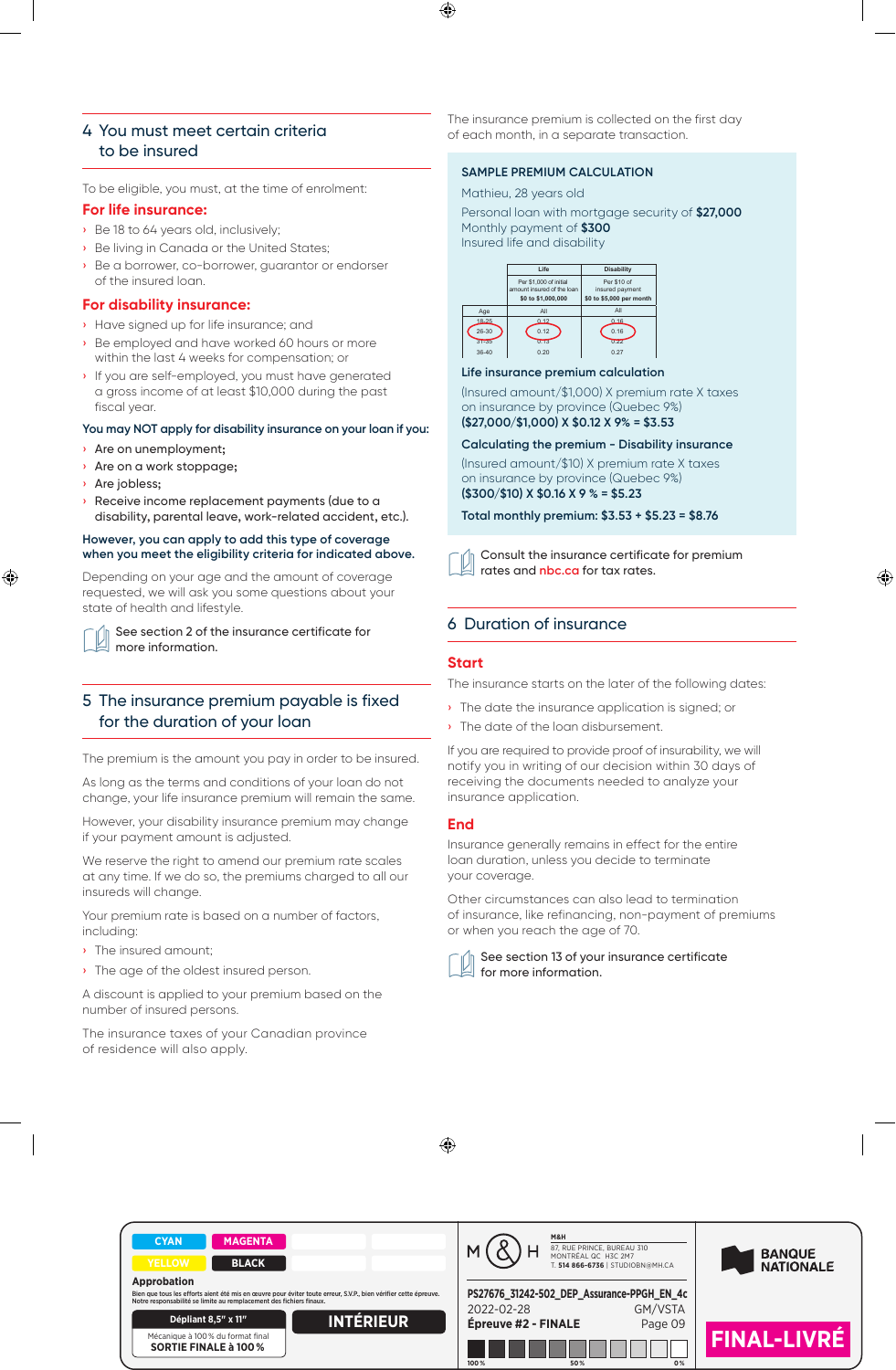# 7 You'll have access to temporary accident coverage while we are studying your application

While we are analyzing your insurance application, you are covered for 120 days from the start of the payment of premiums in the event of accidental death, dismemberment or disability (depending on the coverage selected). Coverage is limited to 90 days if you have not submitted proof of insurability as requested.

See sections 1 and 3 of your certificate for the definition of an accident and details of temporary coverage in the event of an accident.

# 8 We can refuse a claim and cancel your insurance if you make a false declaration

You must always provide accurate information on your health status, lifestyle and any other information we deem necessary.

If, during a claim or at any other time during the insurance period, we receive information that differs from the information you initially provided, **we could refuse your claim and retroactively cancel your insurance from its start date.**

See sections 2 and 4 of your insurance certificate for more information.

# 9 How to file a claim and applicable timeframes

Loan insurance can give you peace of mind should the unexpected occur. Here's how to file an insurance claim.

#### **1 Contact a member of our claims team:**

Montreal: 514-394-9904 Toll-free: 1-866-817-4844

We'll open a file for you and send you the forms to be completed; or

Print the forms you need from the National Bank website at **nbc.ca/insurance-claim**.

**2 Complete and sign the forms** and send them, along with any documents needed to review your claim if applicable, to our offices at:

#### **National Bank Life Insurance**

1100 Robert-Bourassa Blvd., 5th Floor Montreal, Quebec H3B 2G7 Email: insurance@nbc.ca

#### **Timeframes for submitting claim forms and supporting documents**

- **Life insurance:** As soon as reasonably possible.
- **Disability insurance:** Within one year following the beginning of the disability.
- **3 We will inform you of our decision after assessing your request** and, if applicable, proceed with payment.

The typical waiting period to process a claim is approximately 30 days after all documents required for assessing the request have been received.

#### **Do you disagree with a decision made regarding your claim?**

Contact us: By phone By email Montreal: 514-394-9904

Toll-free: 1-866-817-4844

You can also forward us any document that could justify a revision of our decision. If we haven't addressed your complaint or if you're still dissatisfied and wish to pursue the matter further, you can take any of the following actions:

- **›** Request a revision of your file; or
- **›** Consult your legal advisor; or
- **›** Contact one of the following organizations:

### **Autorité des marchés financiers (AMF)**

| Place de la Cité, Cominar Tower                          |                 |  |
|----------------------------------------------------------|-----------------|--|
| 2640 Laurier Blvd., 4th Floor, Quebec City, QC G1V 5C1   |                 |  |
| By phone                                                 | Fax             |  |
| Quebec City: 418-525-0337                                | 1-877-285-4378  |  |
| Montreal: 514-395-0337                                   | Online          |  |
| Elsewhere in Quebec: 1-877-525-0337                      | lautorite.gc.ca |  |
| <b>OmbudService for Life and Health Insurance (OLHI)</b> |                 |  |
| Phone, toll-free                                         |                 |  |

Canada: 1-888-295-8112 olhi.ca Toronto: 416-777-9002

The latest you can submit a legal application against an insurance provider is 3 years following the date the claim was refused.

## 10 Loan insurance is optional and you are entitled to terminate it at any time

You can terminate your insurance at any time at no cost by calling us at 1-877-871-7500.

You can also send a written request to:

#### **National Bank Life Insurance Company**

1100 Robert-Bourassa Blvd., 5th Floor Montreal, Quebec H3B 2G7 By email: insurance@nbc.ca

The insurance will end on the next premium payment date after the later of the following dates:

- › The date on which you choose to terminate your insurance coverage; or
- › The date on which we receive your termination request.

For example, in the image below, the insurance would remain in effect until June 13, since the insurer received the request to terminate the insurance after the current month's premium payment date.



If you terminate your insurance contract after the first 30 days, no premiums will be reimbursed and no grace period is granted.